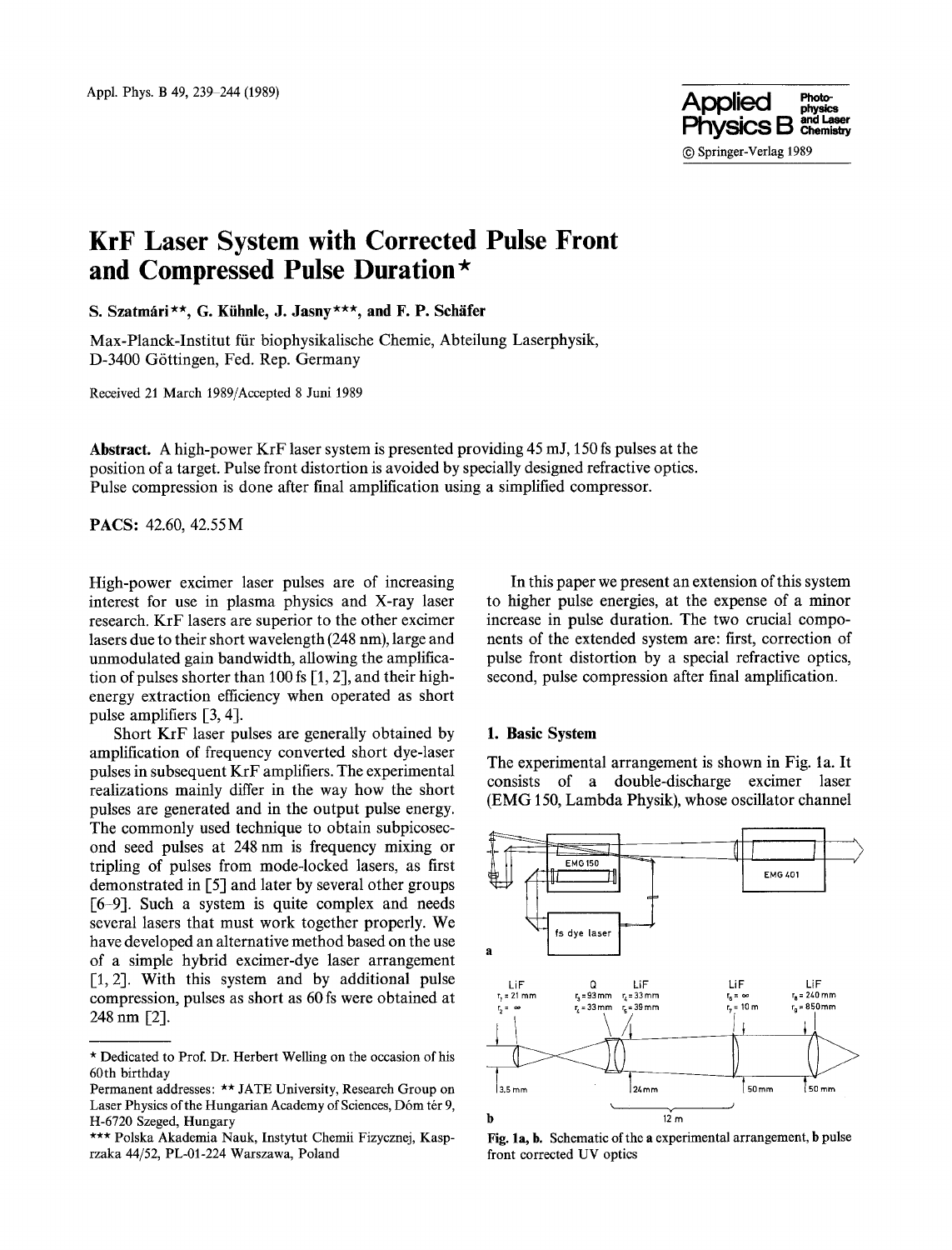is used to pump the subpicosecond dye laser amplifier arrangement described in [2]. The output pulses of the dye laser are frequency-doubled and then amplified in a double-pass arrangement in the amplifier channel of the EMG 150. Subsequently they are further amplified in a wide aperture excimer gain modul (EMG401, Lambda Physik). The detailed description of the dye laser system has been given in  $[2, 10, 11]$ .

# **2. Timing of the Seed Pulse**

The slightly divergent seed pulse of approximately 5  $\mu$ J leaving the frequency doubler is amplified in a first pass through the amplifier channel of the EMG 150, which is filled with KrF at a partial pressure of 6 mbar of  $F_2$ , 150 mbar of Kr and with He to a total pressure of 2.5-3.0 bar. The total pressure is adjusted to shift the seed pulse in time to the position, when the gain starts rising, in order to get a good trade-off between sufficient amplification of the pulse and a minimum of amplified spontaneous emission (ASE) level before the pulse arrives. Increase of the pressure delays the gain rise, resulting in less ASE before the pulse, albeit at the expense of a decrease of amplification and a concomitant slight decrease in output energy (see below). The fact that the two discharge channels of the EMG 150 are switched by a single thyratron makes it possible to position the seed pulse with an accuracy of  $\sim$  100 ps at the steep rise of the gain, and then to optimize the amplifier for the best compromise of highest output energy and least ASE.

# **3. Beam Expansion Using Overcompensated Optics**

After the first pass the beam is magnified by a beam expanding telescope ( $M \approx 7$ ) and spatially filtered by a quartz pinhole ( $\phi$ =10 µm) placed in an evacuated chamber at the focus of the telescope. The optical layout of the UV amplification is shown in Fig. lb.

The first lens of the beam-expanding telescope between the two passes in the EMG 150 amplifier is a planconvex lens made of LiF. The second lens is an "overcorrected" achromat – made of LiF and quartz – which compensates the pulse front distortion of the first lens and the following two lenses (Fig. 1b) made also of LiF. The radius of the different surfaces of the lenses is also indicated in Fig. lb. This telescope is adjusted to give a slightly divergent beam in the second pass of the EMG 150 amplifier. After 12 m travel this beam has expanded sufficiently to fill the aperture of the collimator lens at the entrance part of the EMG 401 amplifier. This collimator lens is a  $f = 24$  m planoconvex LiF lens, which is needed to make the beam parallel. The optics is made mainly of LiF to minimize nonlinear absorption  $\lceil 12 \rceil$  and designed to give no

pulse front distortion  $\lceil 13 \rceil$  at the target after the focussing lens behind the EMG401. The EMG401 amplifier is filled with 4.5 mbar  $F_2$ , 100 mbar Kr, and 3.5 bar Ne for optimum output energy and stability. The output energy measured after the amplifier is 65 mJ, with 10% ASE content.

# **4. Pulse Compression and Pulse Duration Measurements**

It was shown in  $[1, 2]$  that pulse compression of the output pulses of this KrF system always results in a 5-10 times reduction in the pulse width. In those experiments pulse compression and pulse duration measurements were performed after the second pass of the EMG 150 excimer amplifier, either using a singlepass [1] or a double-pass [2] double-prism pulse compressor. It was found that the duration of pulses compressed by a double pass compressor is always shorter than that obtained by single-pass compression. This result is obtained even with blocking the margins of the beam which contain only part of the pulse spectrum. This observation can be understood when considering a possible distortion in the pulse front  $\lceil 13 \rceil$ at the position of the single-pass pulse compressor. On the other hand, the use of single pass compression is advantageous to minimize losses.

From the point of view of optical losses, pulse compression would be ideal to be done before the last amplifier. For this reason we have built a double pass double prism pulse compressor, consisting of two  $60^\circ$ quartz prisms, between the EMG 150 and EMG401 lasers. (The construction of the pulse compressor is the same as described in [2].)

The pulse duration was measured after the EMG401, applying the usual autocorrelation technique based on two-photon ionization of **NO gas.**  The Michelson interferometer (Fig. 2a) is a modified version of that used in [2], optimized for high-power applications. This arrangement minimizes the lightpath length in optical materials, while allowing similar conditions for the two partial beams in the two arms of the interferometer. In our experiments a 5 mm thick uncoated  $CaF<sub>2</sub>$  plate is used as a beam splitter, using the Fresnel reflection at the surfaces. Partial beams of each arm are once reflected from and transmitted through the  $CaF<sub>2</sub>$  plate and combined at the signal output. Complete spatial overlap of the beams is accomplished by translation of the retroreflector of one arm in a direction perpendicular to the beam. The main beam (which is transmitted twice) is used as a reference. The size of the aperture at the input is chosen so that the beams created by the second reflection from the beamsplitter (shown as dashed lines in Fig. 2a) can be blocked by a beam stop (see also  $[15]$ ). Then the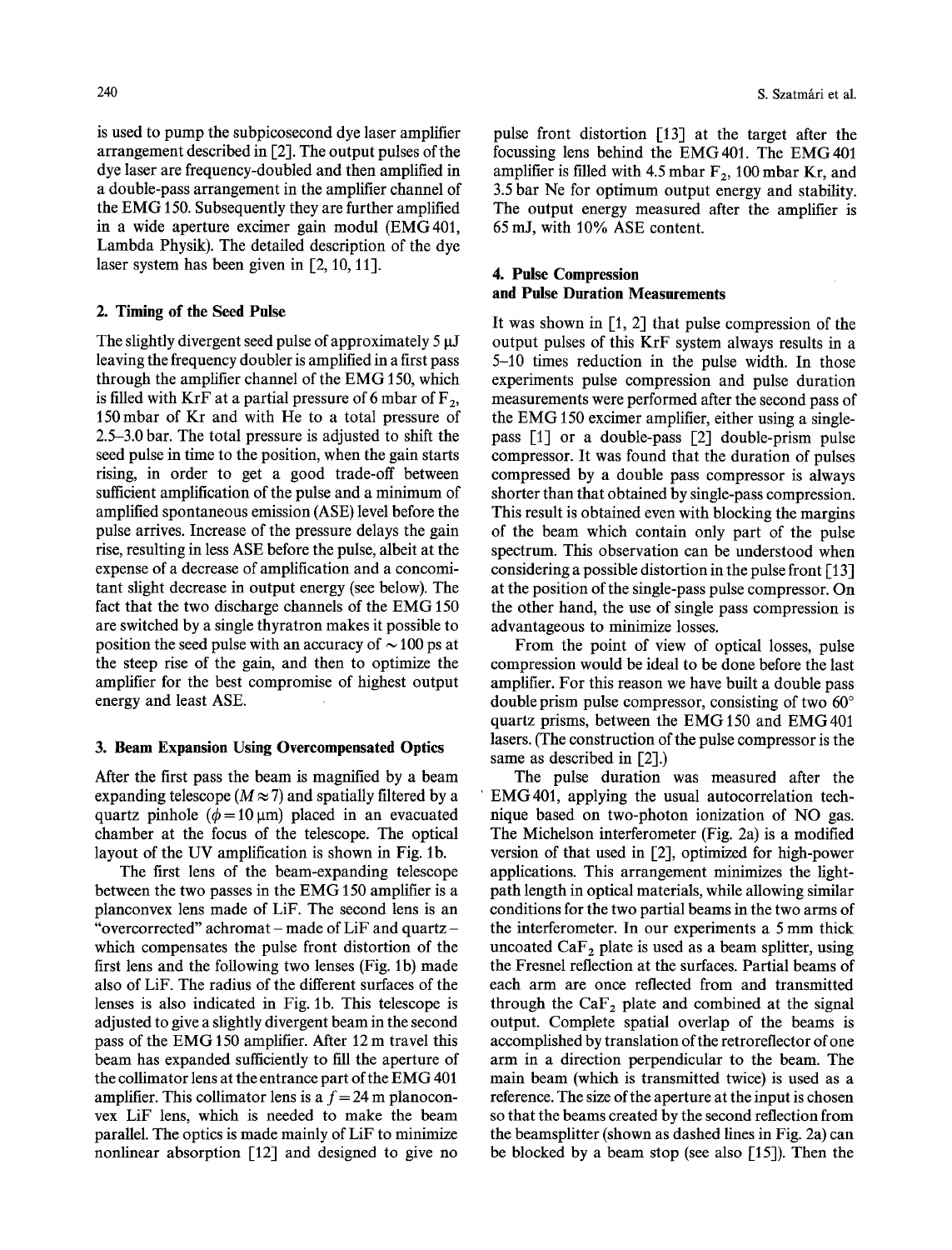KrF Laser System with Corrected Pulse Front and Compressed Pulse Duration 241



Fig. 2. a Autocorrelator used for pulse duration measurements, b schematic of the pulse compressor

signal and the reference output are directed into two identical ionization chambers containing 100Torr NO, and the ratio of the ion currents is recorded as a function of the delay of the movable arm of the interferometer.

A set of autocorrelation functions were recorded after the EMG 401 with different settings of the pulse compressor placed between the two amplifiers. An optimum was found at a prism separation of  $L = 60$  cm, corresponding to a negative group velocity dispersion of 660 fs/nm. Such an autocorrelation curve is shown in Fig. 3a, indicating 140fs autocorrelation width, when the EMG 401 amplifier is not in operation. The



Fig. 3a, b. Aurocorrelation curves of the output pulses when compression is done before the last amplifier, a The last amplifier is switched off, b in operation

needed longer separation (L) of the prisms of the compressor compared to [2], is the result of the increased group velocity dispersion of the system caused mainly by the two 10 mm thick  $CaF<sub>2</sub>$  windows of the EMG401 amplifier.

Within the accuracy of the measurement no temporal wings are observable in the autocorrelation curve of Fig. 3a. However, when switching on the EMG 401 amplifier, a strong increase of the autocorrelation width occurs, as seen in Fig. 3b. This increase of the pulse width could not be compensated by a different setting of the pulse compressor and hence is not due to some additional group velocity dispersion, but caused by a pulse-forming process in the excimer amplifier. It is known that nonlinearities in the chirp always appear as "uncompressable" temporal wings in the autocorrelation function of the compressed pulse. Even assuming relatively small-amplitude temporal wings, i.e. a temporal structure before the compressed main pulse, these can effectively be amplified in a KrF amplifier having a small-signal gain in the range of  $10<sup>4</sup>$ [3]. Due to saturation of the amplifier by the compressed main pulse, amplification for the main pulse and the trailing component decreases, which enhances the relative amplitude of the leading temporal wings to a level comparable to the main pulse, resulting in significant temporal broadening.

This is a clear indication that pulse compression should be done after the last amplifier. For this reason we developed a high efficiency pulse compressor, consisting of one  $MgF_2$  Brewster prism (Fig. 2b). In the principle of operation, this arrangement is similar to that of the single-pass double-prism compressor, but here a single-prism double-pass compressor is set up with the help of a retroreflector. The two beams are set symmetrically about the beam paths of minimum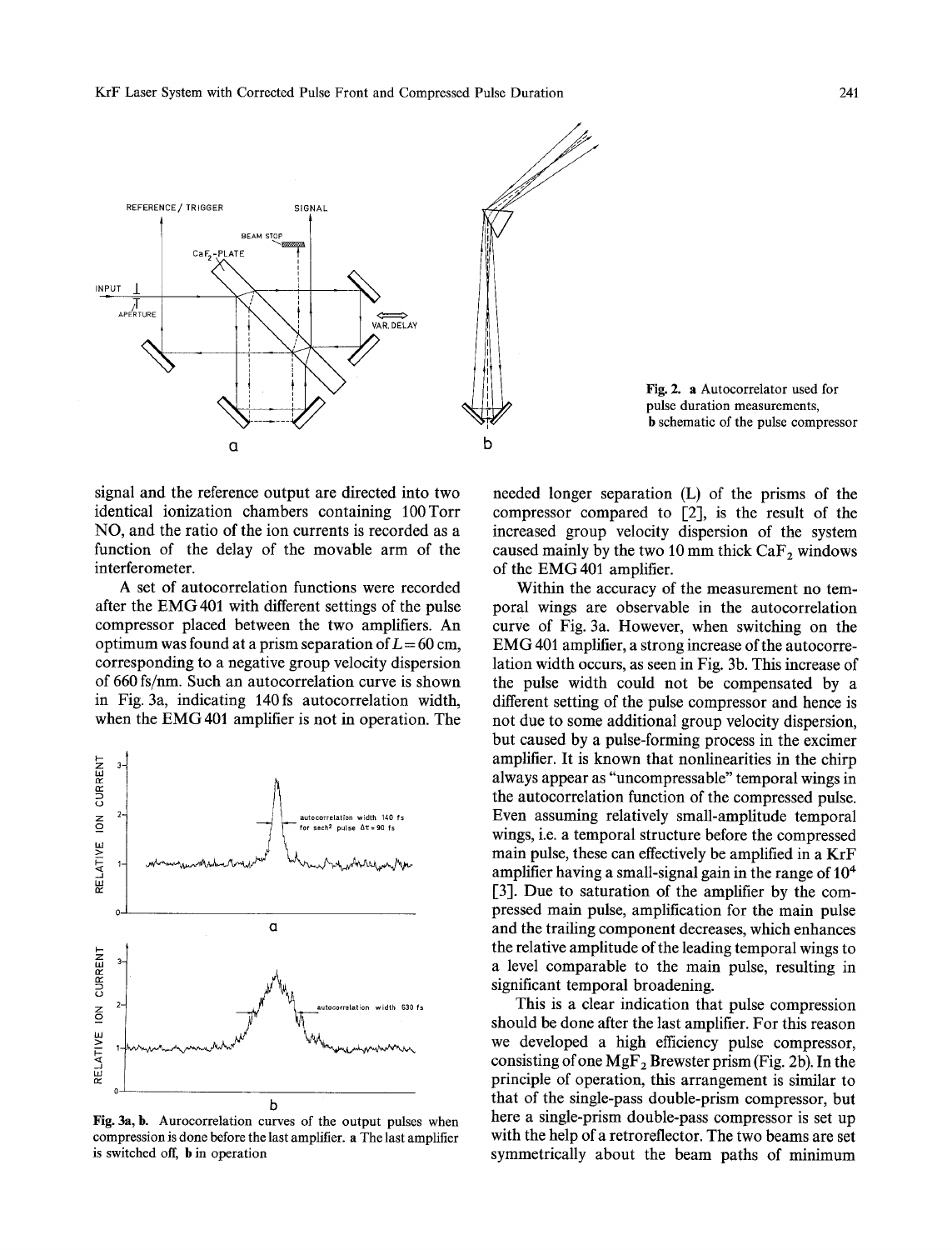

Fig. 4a, b. Autocorrelation curves when compression is done after amplification, a The last amplifier is switched off, b in operation

deviation indicated as dashed line in Fig. 2b. The optical axis of the  $60 \times 60 \times 70$  mm<sup>3</sup> prism (Dr. Karl Korth, Kiel) was chosen to be parallel to the base and perpendicular to the refractive edge of the prism within an accuracy of less than  $3^\circ$  to minimize birefringence. The prism was positioned to minimize the pathlength in the prism, in order to minimize the positive group velocity dispersion, self phase modulation, and nonlinear absorption in the material. Even with the use of this arrangement the transmission of the compressor was  $\sim$  70%. Two autocorrelation curves measured after this pulse compressor at optimum compensation, when the distance between the retroreflector and the prism  $(L)$  is 150 cm, are shown in Fig. 4a, when the EMG401 amplifier is in operation, and in Fig. 4b, when the amplifier is switched off. In both cases an autocorrelation width of  $\sim$  230 fs, corresponding to  $\sim$  150 fs pulse width – assuming sech<sup>2</sup> pulse shape – is found. It is seen that the pulse width is independent of the operation of the last amplifier. However, the shortest pulse duration obtained with this arrangement is factor of 1.5 times longer than that obtained with double-pass pulse compression. To our knowledge this is partly due to the spatial displacement of the different spectral components in single-pass pulse compressors. If there were no curvature of the pulse front, it would suffice to block the margins of the beam where not all spectral components are present, as it was done here. If, however, there is a pulse front curvature of the uncompressed pulse in the form of a paraboloid, it will be deformed so that for a single spectral component the pulse front has still such a shape, but now the individual paraboloids are shifted with respect

to each other, with a maximum possible shift s between the longest and shortest wavelength components.

A simple estimation for this temporal broadening can be given as follows: If the uncompressed pulse front is distorted by the effect of lenses the temporal distribution of the pulse front in a parallel beam is given by the equation

$$
T=\alpha h^2,
$$

where T is time,  $\alpha$  is the second order coefficient of the distortion, h is the distance measured from the centre of the axis of the rotational paraboloid of the pulse front [13]. If in the process of pulse compression the maximum shift s as explained occurs the effective broadening is described by the equation

$$
\Delta T = 2\alpha h s. \tag{1}
$$

With a beam diameter D

$$
0 \leqq h \leqq \left|\frac{D-s}{2}\right|
$$

and  $0 \leq s \leq D$  must be fulfilled.

For our experimental conditions  $\alpha$  = 0.23 fs/mm<sup>2</sup> (see below),  $s = 5$  mm, and a worst case value of h is  $h = 10$  mm. Then

 $\Delta T$  = 23 fs.

This broadening, obtained even with a pessimistic assumption of  $h$  is less than the experimentally observed temporal broadening. The main reason is very likely related to a nonlinear chirp created by the  $MgF<sub>2</sub>$ prism where the intensity is  $\sim$  30 GW/cm<sup>2</sup> and/or the effect of residual birefringence resulting in an "uncompressable" temporal broadening.

### **5. Pulse-Front-Curvature Measurements**

As described Sect. 1, the whole system, including the focussing optics, is designed to have minimum pulse front distortion just at the target. For technical reasons the pulse front distortion was not measured there, where the beam is convergent. Actually, the measurements for the pulse front were carried out before the focussing lens in a position where the beam is parallel, and expected to have some pulse front distortion due to the necessary precompensation of the effect of the focussing lens.

The interferometer used for this measurement is shown in Fig. 5. This is a modified version of that used in [13], capable of measuring pulse front distortions over several cm, without having long path lengths in the beam splitters [16]. The arrangement consists of two slightly wedged uncoated quartz plates, which act as beam splitters, to split (beam splitter I), and to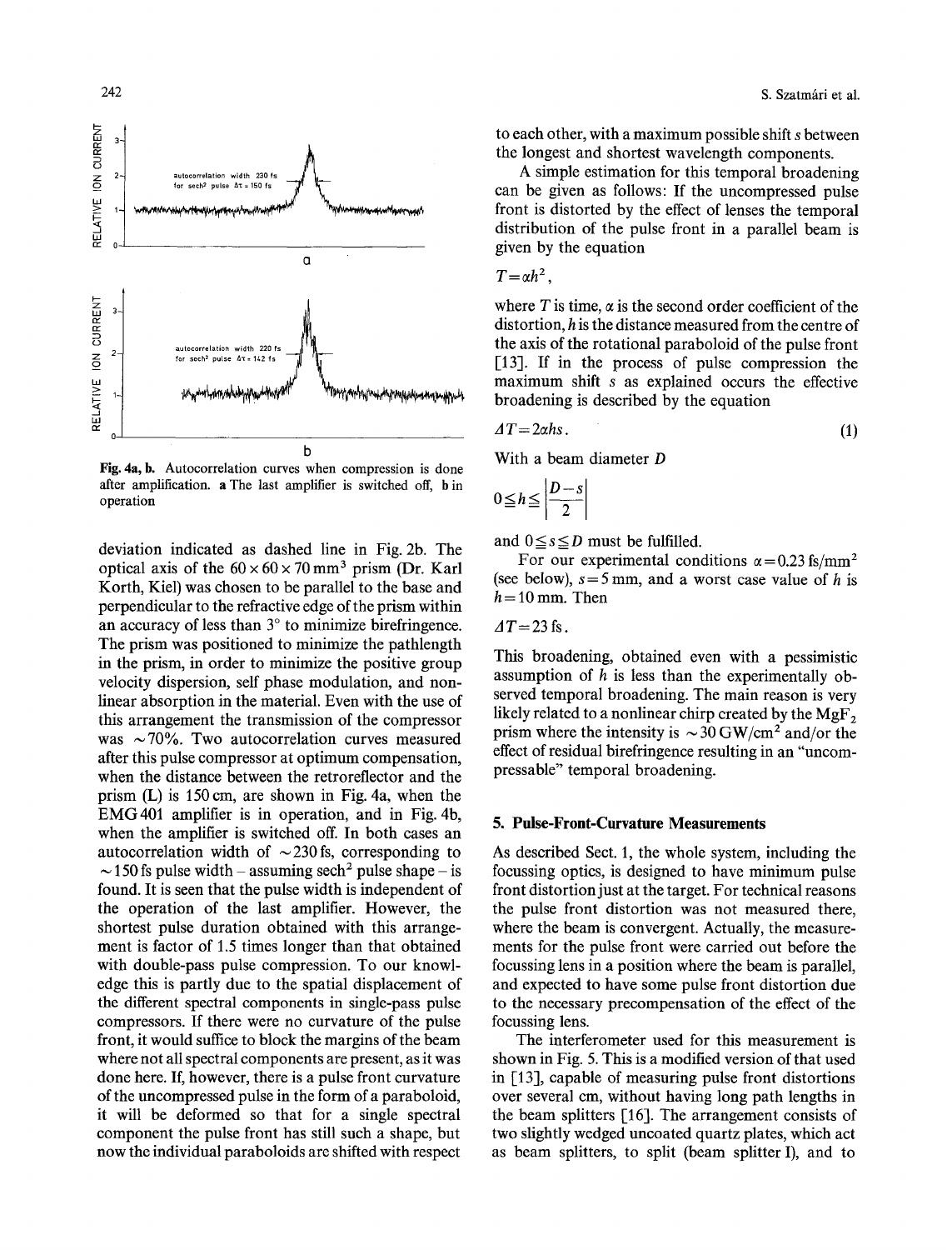

Fig. 5. Autocorrelator for the measurement of the pulse front distortion

recombine (beam splitter II) the two partial beams of the interferometer. The aperture put on the active surface of beam splitter II is positioned to transmit the middle part of the beam coming from the upper retroreflector. While the position of this partial beam is fixed at the aperture, the other can be shifted by shifting the lower retroreflector in the direction perpendicular to the beam. Therefore different parts of the input beam can be combined behind the aperture, where the autocorrelation measurement is done. The temporal overlap between the two beams can be adjusted by translating the upper retroreflector in the direction indicated in Fig. 5.

When the position of this retroreflector corresponding to complete temporal overlap (i.e., the peak of the autocorrelation curve) is recorded as a function of the shift of the lower retroreflector the curvature of the pulse front can be determined. Figure 6 shows the result of such a measurement when using the compressed output of the EMG 401. The horizontal scale is the displacement of one partial beam, the vertical one is the time of complete overlap between the two beams



Fig. 6. Spatial dependence of the pulse front of the output pulses

(time zero is set arbitrarily). One can see that the experimental points are not lying along a straight line, but can be fitted by a parabola whose square coefficient is

$$
\alpha = 0.23 \pm 0.02
$$
 fs/mm<sup>2</sup>.

The linear part is caused by the not quite perpendicular linear translation of the retroreflector  $\lceil 13 \rceil$  and is not considered. It is seen that the pulse front is overcompensated, the outer part is delayed with respect to the middle one. Since in convex lenses the middle part is delayed more  $[13, 17]$ , a proper choice of the focal length of the focussing lens (Fig. 1b) can achieve exact compensation of the pulse front curvature at the target.

Using the refractive index data of [18, 19] for quartz and LiF, respectively, a square coefficient

$$
\alpha = 0.612 \text{ fs/mm}^2
$$

was calculated for the pulse front distortion of the system, just before the focussing lens. The calculated value is significantly different from the experimental one, which would cause more than 200 fs broadening of the pulse at the target (leaving the focussing lens unchanged). A possible explanation of this discrepancy is given in the following.

The basic idea of the pulse front compensation used in this system (Fig. 1) is to use only one compensation element against the distortion along the total optical path. The advantage of this approach is that one has to use only one "overcompensated" achromat instead of using achromats at the position of each lens. However, a disadvantage is that compensation is dependent on the beam diameters at each component. The net pulse front distortion of the system *(AT)* using a beam diameter D at a lens instead of  $D_0$  (which the system is corrected for) can be calculated from the distortion  $T_0$ of the lens with  $D_0$  as

$$
\Delta T = T_0 \left[ 1 - \left( \frac{D_0}{D} \right)^2 \right].
$$

The net distortion in our case, when changing the beam diameter from  $D_0 = 50$  mm to  $D = 70$  mm at the last focussing lens ( $T_0 = 380$  fs) is  $\Delta T = 190$  fs. This means that for different beam diameters, the correction or the focal length of the lens must be different.

The other uncertainty of the shape of the pulse front is related to the uncertainty of the refractive index and group velocity index data of the optical materials at this wavelength. Using two different sources  $[19, 20]$ for the refractive index of LiF for the design of the achromat lens of the system, a difference of  $\Delta T = 137$  fs is obtained for the distortion of the pulse front. The above considerations show that exact compensation of the system cannot be determined by calculation, but